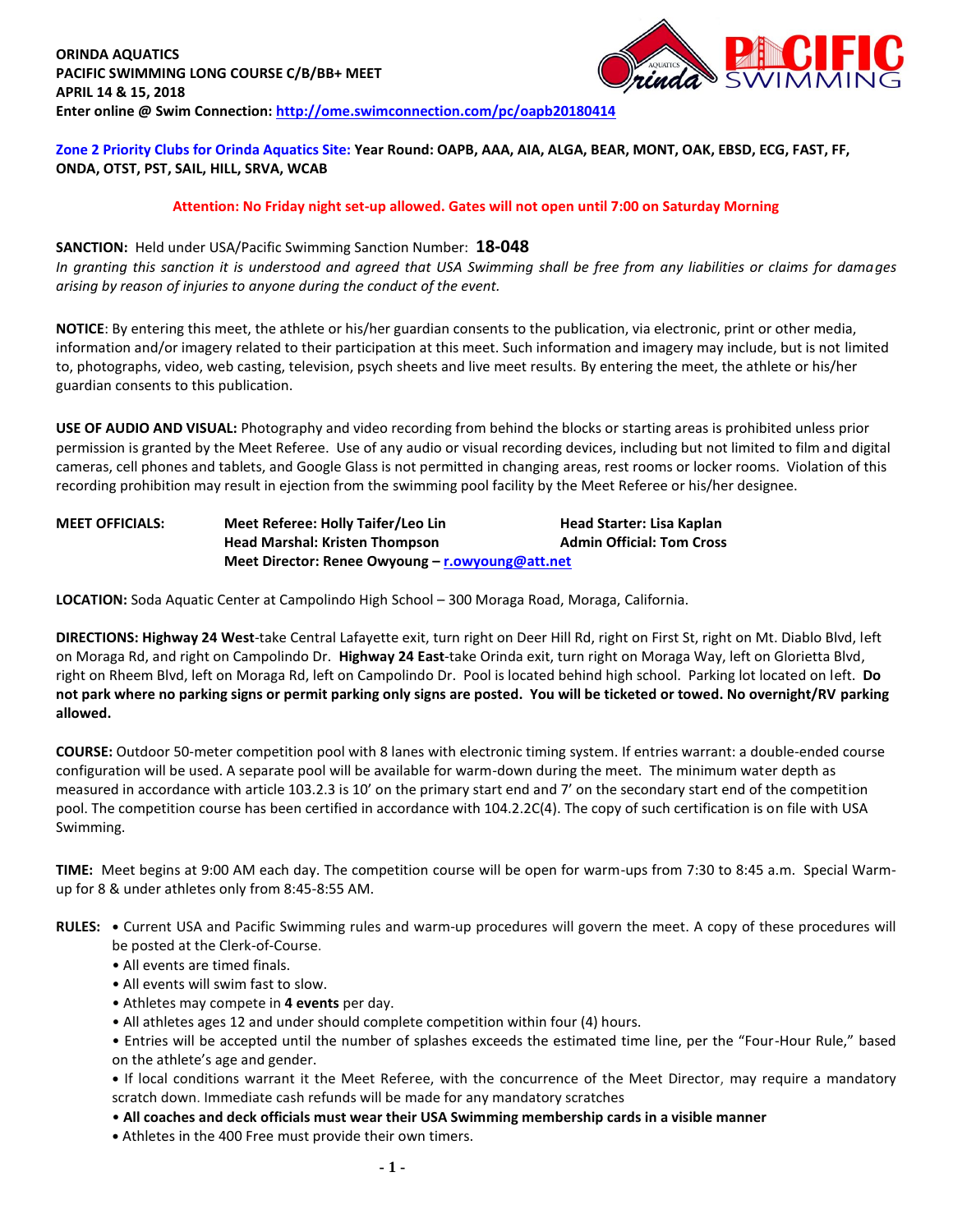**•** All athletes in the 400 Free must have met the 10&un minimum USA-S Motivational "B" time standard to enter. Girls: 7:36.79 LCM or 8:26.09 SCY/Boys: 7:29.49 LCM or 8:16.69 SCY

**UNACCOMPANIED ATHLETES:** Any USA Swimming athlete-member competing at the meet must be accompanied by a USA Swimming member-coach for the purposes of athlete supervision during warm-up, competition and warm-down. If a coach-member of the athlete's USAS Club does not attend the meet to serve in said supervisory capacity, it is the responsibility of the athlete or the athlete's legal guardian to arrange for supervision by a USA Swimming member-coach. The Meet Director or Meet Referee may assist the athlete in making arrangements for such supervision; however, it is recommended that such arrangements be made in advance of the meet by the athlete's USAS Club Member-Coach.

**RACING STARTS:** Any athlete entered in this meet, unaccompanied by a USA Swimming member coach, must be certified by a USA Swimming member coach as being proficient in performing a racing start or must start the race in the water. It is the responsibility of the athlete or the athlete's legal guardian to ensure compliance with this requirement.

## **RESTRICTIONS:**

- Smoking and the use of other tobacco products is prohibited on the pool deck, in the locker rooms, in spectator seating, on standing areas and in all areas used by athletes, during the meet and during warm-up periods.
- Sale and use of alcoholic beverages is prohibited in all areas of the meet venue.
- No glass containers are allowed in the meet venue.
- No propane heater is permitted except for snack bar/meet operations.
- All shelters must be properly secured.
- Changing into or out of swimsuits other than in locker rooms or other designated areas is prohibited.

• Destructive devices, to include but not limited to, explosive devices and equipment, firearms (open or concealed), blades, knives, mace, stun guns and blunt objects are strictly prohibited in the swimming facility and its surrounding areas. If observed, the Meet Referee or his/her designee may ask that these devices be stored safely away from the public or removed from the facility. Noncompliance may result in the reporting to law enforcement authorities and ejection from the facility. Law enforcement officers are exempt per applicable laws.

• Operation of a drone, or any other flying apparatus, is prohibited over the venue (pools, athlete/coach areas, spectator areas and open ceiling locker rooms) any time athletes, coaches, officials and/or spectators are present.

• Coaches, Parents and Siblings may not use the pool

#### **ELIGIBILITY:**

• Athletes must be current members of USA Swimming and enter their name and registration number on the meet entry card as they are shown on their Registration Card. If this is not done, it may be difficult to match the athlete with the registration and times database. The meet host will check all athlete registrations against the SWIMS database and if not found to be registered, the Meet Director shall accept the registration at the meet (a \$10 surcharge will be added to the regular registration fee). Duplicate registrations will be refunded by mail.

• Athletes in the "BB" Division must have met at least USA Swimming Motivational "BB" minimum time standard. Athletes in the "B" Division must have met at least the listed "B" minimum time standard. All entry times slower than the listed "B" time standard will be in the "C" Division.

- Entries with **"NO TIME" will not be accepted.**
- Entry times submitted for this meet may be checked against a computer database and may be changed in accordance with Pacific Swimming Entry Time Verification Procedures.

• Disabled athletes are welcome to attend this meet and should contact the Meet Director or Meet Referee regarding and special accommodations on entry times and seeding per Pacific Swimming policy.

• Athletes 19 years of age and over may compete in the meet for time only, no awards. Such athletes must have met standards for the 17-18 age group.

• Athlete's age will be the age of the athlete on the first day of the meet.

**ENTRY PRIORTY:** Meet entries will not be accepted any earlier than March 10, 2018. Entries of athletes from ASSIGNED Zone 2 "year round" clubs in "good standing" postmarked or entered online by 11:59 p.m. on Saturday, March 17, 2018 will be given  $1^{st}$ priority acceptance. Entries from members of Zone 2 clubs (year-round and seasonal) postmarked or entered online between 12:00 am on Sunday, March 18, 2018 and 11:59 pm on Saturday, March 24, 2018 will be given 2<sup>nd</sup> priority acceptance. All entries from zone 2, all other Pacific LSC Zones and other LSC's, either postmarked, entered online, or hand delivered by the entry deadline will be considered in the order that they were received.

**\*\*Note: Athletes who falsify their entry form by listing a club to which they are not legitimately associated will be rejected from the meet. Further, entry fees will not be refunded and they may be referred to Pacific Swimming Review Committee for**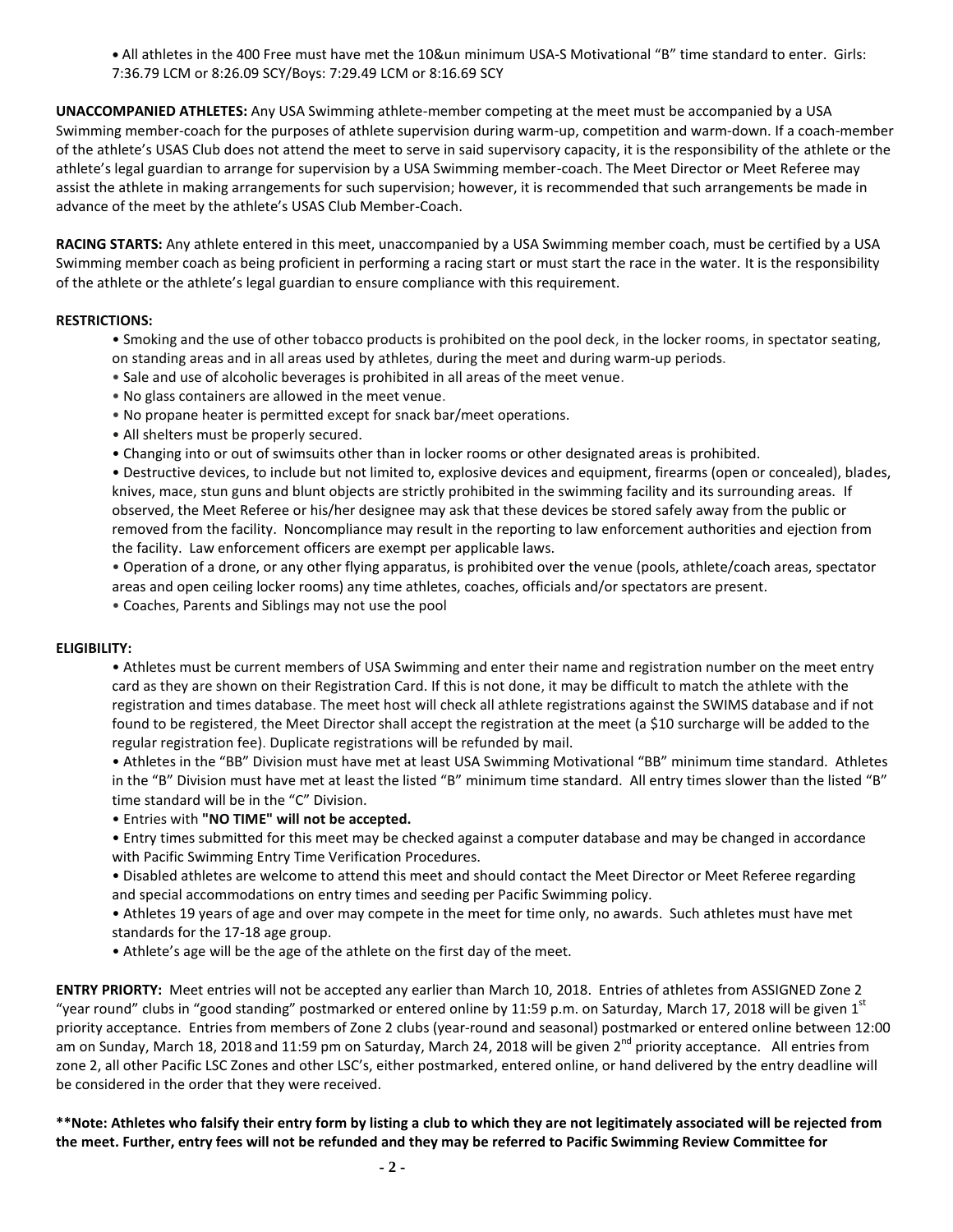#### **disciplinary action.**

**ENTRY FEES:** \$4.00 per event, \$10.00 participation fee per athlete. Entries will be rejected if payment is not sent at time of request. **ONLINE ENTRIES:** To enter online go to **<http://ome.swimconnection.com/pc/OAPB20180414>** to receive an immediate entry confirmation. This method requires payment by credit card. Swim Connection, LLC charges a processing fee for this service, equal to \$1 per athlete plus 5% of the total Entry Fees. Please note that the processing fee is a separate fee from the Entry Fees. If you do not wish to pay the processing fee, enter the meet using a mail entry. **Entering online is a convenience, is completely voluntary, and is in no way required or expected of an athlete by Pacific Swimming.** Online entries will be accepted through **Wednesday, April 4, 2018 or until the meet closes due to reaching capacity under the four-hour rule.** 

**MAILED OR HAND DELIVERED ENTRIES**: Entries must be on the attached consolidated entry form. Forms must be filled out completely and printed clearly with athlete's best time. Entries must be postmarked by midnight, **Monday, April 2, 2018** or hand delivered by 6:30 p.m. **Wednesday, April 4, 2018, or until the meet closes due to reaching capacity under the four-hour rule.** No late entries will be accepted. No refunds will be made, except mandatory scratch downs. Requests for confirmation of receipt of entries should include a self-addressed envelope.

# **Make check payable to: Orinda Aquatics Mail/Hand Deliver entries to: Renee Owyoung, 6537 Liggett Drive, Oakland, CA 94611**

**CHECK-IN:** The meet will be deck seeded. Athletes must check-in at the Clerk-of-Course. No event shall be closed more than 30 minutes before the scheduled start of the session. Close of check-in for all individual events shall be no more than 60 minutes before the estimated time of the start of the first heat of the event. Athletes who do not check in will not be seeded and will not be allowed to compete in that event.

**SCRATCHES:** Any athletes not reporting for or competing in an individual timed final event that they have checked in for shall not be penalized.

**AWARDS:** The top 8 places will be awarded for 9-10, 11-12, 13-14, 15-16 and 17-18 age groups in each division (C/B/BB). 8 & u will be awarded in each division (PC-A, PC-B, and PC-C). All athletes achieving and "A" time for the first time will be awarded a standard "A" medal, regardless of place achieved in event. No awards will be given to athletes age 19 years or older. All Individual awards must be picked up at the meet. No awards will be mailed or distributed after the meet.

**ADMISSION:** Free. A two-day program will be available for a reasonable cost.

**SNACK BAR & HOSPITALITY:** A snack bar will be available throughout the competition. Coaches and working deck officials will be provided lunch. Hospitality will serve refreshments to timers.

**MINIMUM OFFICIALS:** The Meet Referee shall conduct an inventory of Officials and shall compare the number of athletes entered against the number of Officials that worked representing each club per day of the meet. Those clubs who have not provided sufficient Officials in a day of the meet, in accordance with the table below, will be fined \$100 per missing Official per day.

| Number of athletes entered in meet per club per day | Number of trained and carded officials |
|-----------------------------------------------------|----------------------------------------|
| $1 - 10$                                            |                                        |
| $11 - 25$                                           |                                        |
| 26-50                                               |                                        |
| 51-75                                               |                                        |
| 76-100                                              |                                        |
| Every 20 athletes over 100                          |                                        |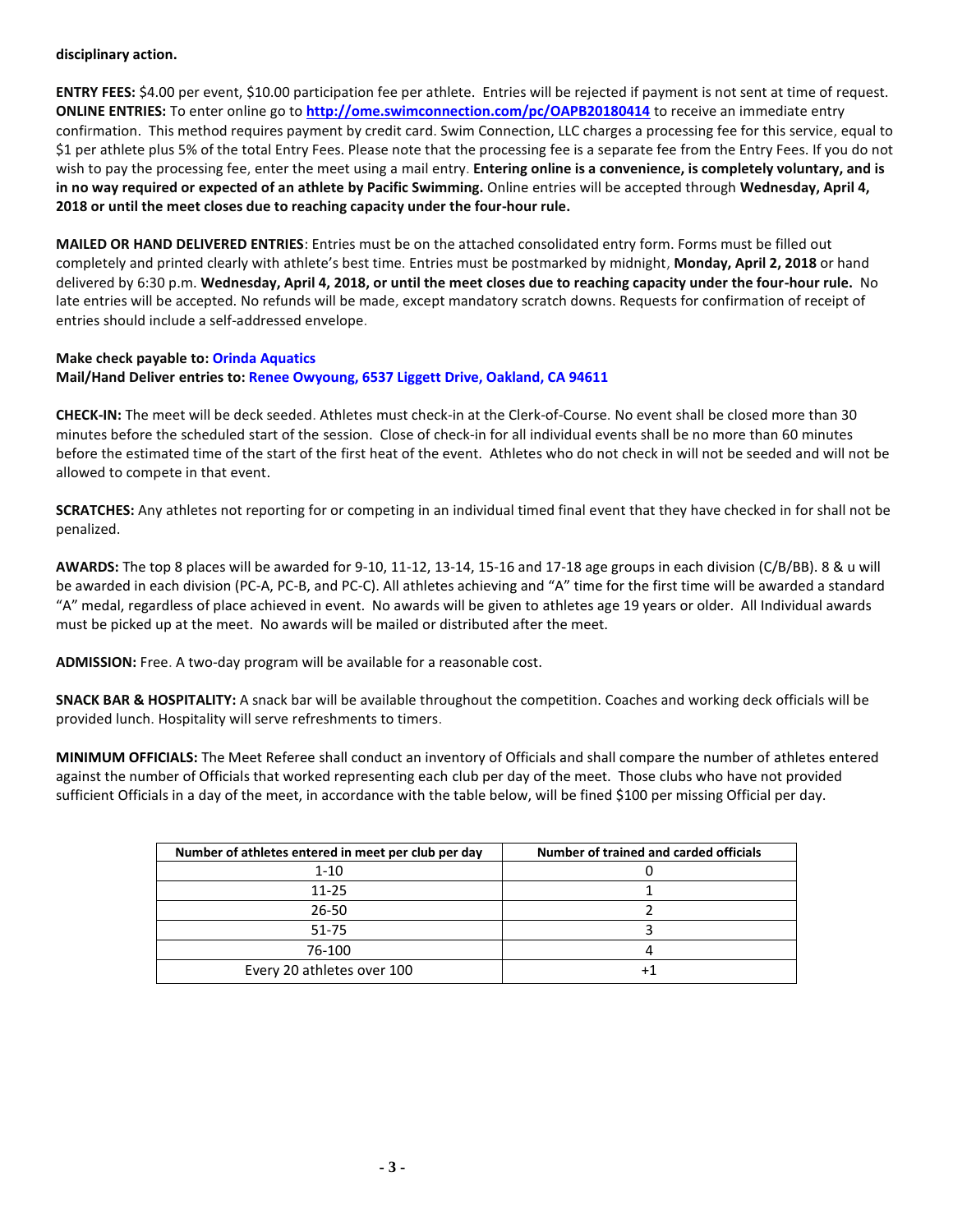#### **EVENT SUMMARY**

|               |               | <b>SATURDAY</b> |               | <b>SUNDAY</b>                  |               |               |                |  |  |  |
|---------------|---------------|-----------------|---------------|--------------------------------|---------------|---------------|----------------|--|--|--|
| 8&under       | $9 - 10$      | $11 - 12$       | 13-18         | 8&under                        | $9 - 10$      | $11 - 12$     | $13 - 18$      |  |  |  |
| 50 Back       | 200 Free      | 200 IM          | 200 Free      | 50 Breast                      | 100 Back      | 200 Back      | 200 Back       |  |  |  |
| 100 Breast    | 50 Back       | 50 Back         | 100 Back      | 100 Free                       | 50 Breast     | 50 Breast     | 100 Breast     |  |  |  |
| 50 Free       | 100 Breast    | 100 Breast      | 200 Breast    | 50 Fly                         | 100 Free      |               | 100 Free       |  |  |  |
|               | 50 Free       | 100 Free        | 50 Free       |                                | <b>50 Fly</b> | 50 Free       | <b>100 Fly</b> |  |  |  |
| *400 Free (w) | *400 Free (w) | 50 Fly          | *400 Free (w) | *400 Free (m)<br>*400 Free (m) |               | 100 Back      | *400 Free (m)  |  |  |  |
|               |               | *400 Free (w)   |               |                                |               | *400 Free (m) |                |  |  |  |

|                               | <b>SATURDAY EVENTS</b>             |                              | <b>SUNDAY EVENTS</b>          |                                |  |  |
|-------------------------------|------------------------------------|------------------------------|-------------------------------|--------------------------------|--|--|
| <b>GIRLS</b><br><b>EVENT#</b> | <b>EVENTS</b>                      | <b>BOYS</b><br><b>EVENT#</b> | <b>GIRLS</b><br><b>EVENT#</b> | <b>EVENTS</b>                  |  |  |
| $\mathbf{1}$                  | 13&up 200 Free                     | $\overline{2}$               | 27                            | 11-12 200 Back                 |  |  |
| 3                             | 11-12 200 IM                       | 4                            | 29                            | 9-10 100 Back                  |  |  |
| 5                             | 9-10 200 Free                      | 6                            | 31                            | 13&up 200 Back                 |  |  |
| $\overline{z}$                | 11-12 50 Back                      | 8                            | 33                            | 11-12 50 Breast                |  |  |
| 9                             | 9-10 50 Back                       | 10                           | 35                            | 9-10 50 Breast                 |  |  |
|                               | 8&un 50 Back                       |                              |                               | 8&un 50 Breast                 |  |  |
| 11                            | 13&up 100 Back                     | 12                           | 37                            | 13&up 100 Breast               |  |  |
| 13                            | 11-12 100 Breast                   | 14                           | 39                            | 11-12 200 Fly                  |  |  |
| 15                            | 9-10 100 Breast<br>8&un 100 Breast | 16                           | 41                            | 9-10 100 Free<br>8&un 100 Free |  |  |
| 17                            | 13&up 200 Breast                   | 18                           | 43                            | 13&up 100 Free                 |  |  |
| 19                            | 11-12 100 Free                     | 20                           | 45                            | 11-12 50 Free                  |  |  |
| 21                            | 9-10 50 Free                       | 22                           | 47                            | 9-10 50 Fly                    |  |  |
|                               | 8&un 50 Free                       |                              |                               | 8&un 50 Fly                    |  |  |
| 23                            | 13&up 50 Free                      | 24                           | 49                            | 13&up 100 Fly                  |  |  |
| 25                            | 11-12 50 Fly                       | 26                           | 51                            | 11-12 100 Back                 |  |  |
| 53                            | Open 400 Free*                     |                              |                               | Open 400 Free*                 |  |  |

| <b>SATURDAY EVENTS</b>                    |                                    |                              |          | <b>SUNDAY EVENTS</b>          |                                  |                              |  |  |  |
|-------------------------------------------|------------------------------------|------------------------------|----------|-------------------------------|----------------------------------|------------------------------|--|--|--|
| <b>IRLS</b><br>ENT#                       | <b>EVENTS</b>                      | <b>BOYS</b><br><b>EVENT#</b> |          | <b>GIRLS</b><br><b>EVENT#</b> | <b>EVENTS</b>                    | <b>BOYS</b><br><b>EVENT#</b> |  |  |  |
| $\mathbf{1}$                              | 13&up 200 Free                     | $\mathbf{2}$                 |          | 27                            | 11-12 200 Back                   | 28                           |  |  |  |
| $\begin{array}{c c}\n3 \\ 5\n\end{array}$ | 11-12 200 IM                       | 4                            |          | 29                            | 9-10 100 Back                    | 30                           |  |  |  |
|                                           | 9-10 200 Free                      | 6                            |          | 31                            | 13&up 200 Back                   | 32                           |  |  |  |
| $\overline{\mathbf{z}}$                   | 11-12 50 Back                      | 8                            |          | 33                            | 11-12 50 Breast                  | 34                           |  |  |  |
| $\mathbf{9}$                              | 9-10 50 Back<br>8&un 50 Back       | 10                           | 12<br>14 |                               | 9-10 50 Breast<br>8&un 50 Breast | 36                           |  |  |  |
| 11                                        | 13&up 100 Back                     |                              |          | 37                            | 13&up 100 Breast                 | 38                           |  |  |  |
| 13                                        | 11-12 100 Breast                   |                              |          | 39                            | 11-12 200 Fly                    | 40                           |  |  |  |
| 15                                        | 9-10 100 Breast<br>8&un 100 Breast | 16                           |          | 41                            | 9-10 100 Free<br>8&un 100 Free   | 42                           |  |  |  |
| 17                                        | 13&up 200 Breast                   | 18                           |          | 43                            | 13&up 100 Free                   | 44                           |  |  |  |
| 19                                        | 11-12 100 Free                     | 20                           |          | 45                            | 11-12 50 Free                    | 46                           |  |  |  |
| 21                                        | 9-10 50 Free<br>8&un 50 Free       | 22                           |          | 47                            | 9-10 50 Fly<br>8&un 50 Fly       | 48                           |  |  |  |
| 23                                        | 13&up 50 Free                      | 24                           |          | 49                            | 13&up 100 Fly                    | 50                           |  |  |  |
| 25                                        | 11-12 50 Fly                       | 26                           |          | 51                            | 11-12 100 Back                   | 52                           |  |  |  |
| 53                                        | Open 400 Free*                     |                              |          |                               | Open 400 Free*                   | 54                           |  |  |  |
|                                           |                                    |                              |          |                               |                                  |                              |  |  |  |

# **Athletes entering the 400 Free must provide their own timers**

# *\*All athletes in the 400 Free must have met the 10&un minimum "B" time standard to enter. Girls: 7:36.79LCM or 8:26.09SCY/Boys: 7:29.49LCM or 8:16.69SCY*

**All Time standards are located on the Pacific Swimming Website:** [http://www.pacswim.org/page/times\\_standards.shtml](http://www.pacswim.org/page/times_standards.shtml)